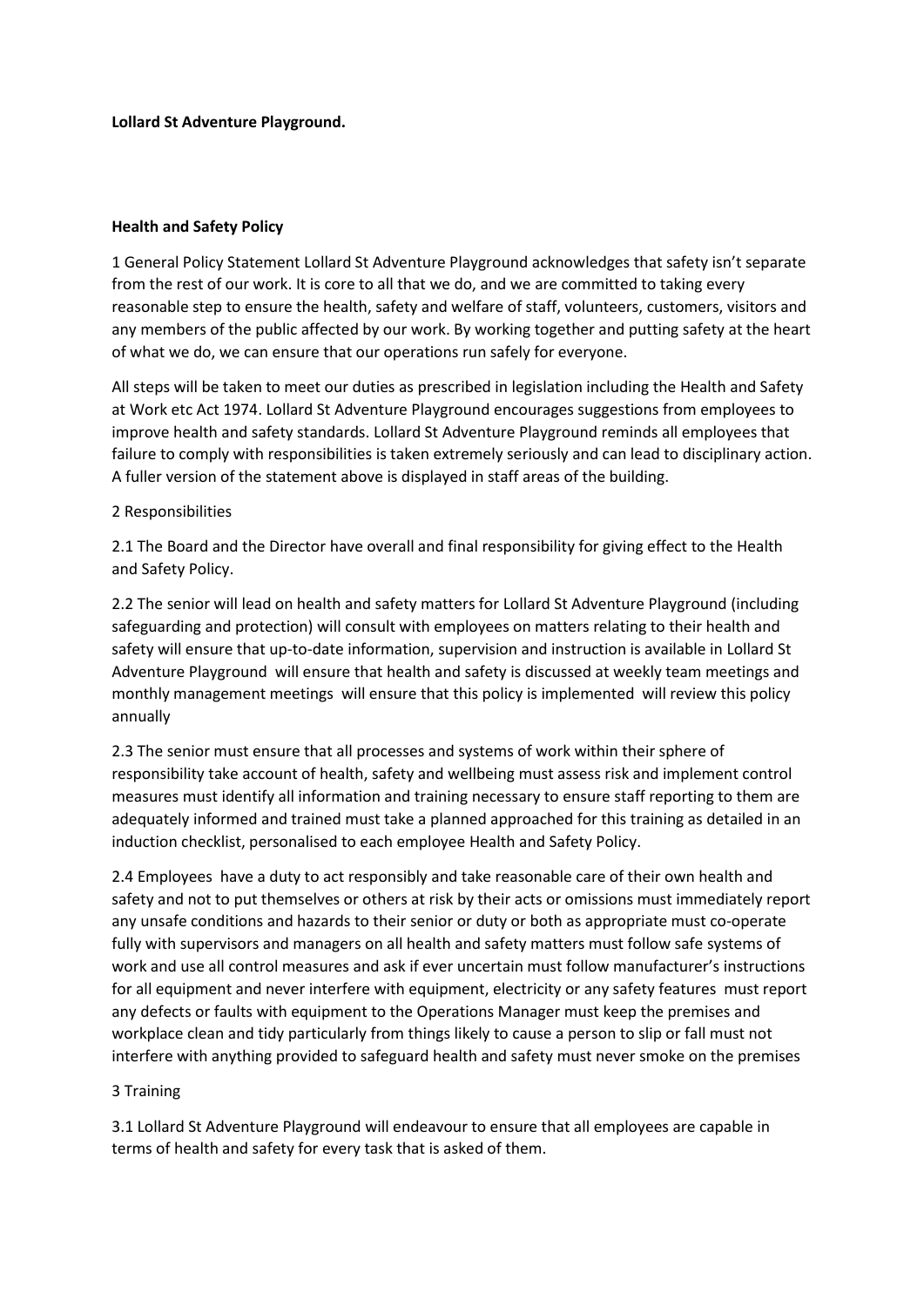3.2 All employees will read this policy and relevant risk assessments. All new employees have health and safety included in their personal induction plan specific to their post. They are shown around the premises and have all arrangements explained to them.

3.3 All employees will be trained and given guidance in Risk assessments and control measures Accident and first-aid arrangements Fire evacuation and emergency action plans Manual handling Electrical equipment safety Safe handling of substances

## 4 Risk Assessments

4.1 A risk assessment is a careful examination of what in our work and premises could cause harm to people. For all areas of the building and activities taking place we identify the risks identify who might be harmed and how list all the control measures already in place identify any additional actions that may be required Health and Safety Policy implement changes required record this in a standardised manner review the assessment on an annual basis or more frequently if there are any accidents, incidents or near misses or any significant changes in staffing or legislation take place 4.2 Risk assessments will be completed for new events and new projects by the relevant manager. 4.3 All risk assessments are to be approved by the director, senior youth worker as appropriate. In their absence risk assessments may be approved by the board.

4.4 Risk assessments should be communicated to all relevant duty and delivery staff. They are be printed off and kept in a folder in the main office at each Lollard St Adventure Playground.

4.5 Organisations hiring or sharing space may be asked for a written risk assessment for the activity planned, especially if young people and physical activity are involved. Lollard St Adventure Playground reserves the right to request risk assessments to be carried out in our approved format.

4.6 Lollard St Adventure Playground assessment of risk will always take precedence over the assessment of any hirers or partner organisations and additional control measures must be implemented if requested. Failure to comply will result in the booking/partnership arrangement being cancelled.

# 5 Accidents

5.1 All employees who have an accident at work or are ill as a result of work must report it to their senior and fill in the accident form which is kept in the office.

5.2 Any visitor or contractor who has an accident must also report this to the senior who will ensure the accident book is filled in correctly.

5.3 The director will investigate all accidents and ill-health to determine the cause and will be responsible for putting matters right.

5.4 The director will inform the Health and Safety Executive of any reportable accidents or dangerous occurrences fill in and submit form F2508 to HSE, under RIDDOR - Reporting of Injuries, Diseases and Dangerous Occurrences Regulations.

5.5 Employees must report any serious incident (whether or not there is an injury/accident) to the senior and note this in writing.

# 6 First Aid

6.1 Lollard St Adventure Playground aims to fulfil the requirements of the Health and Safety (First aid) Regulations 1981.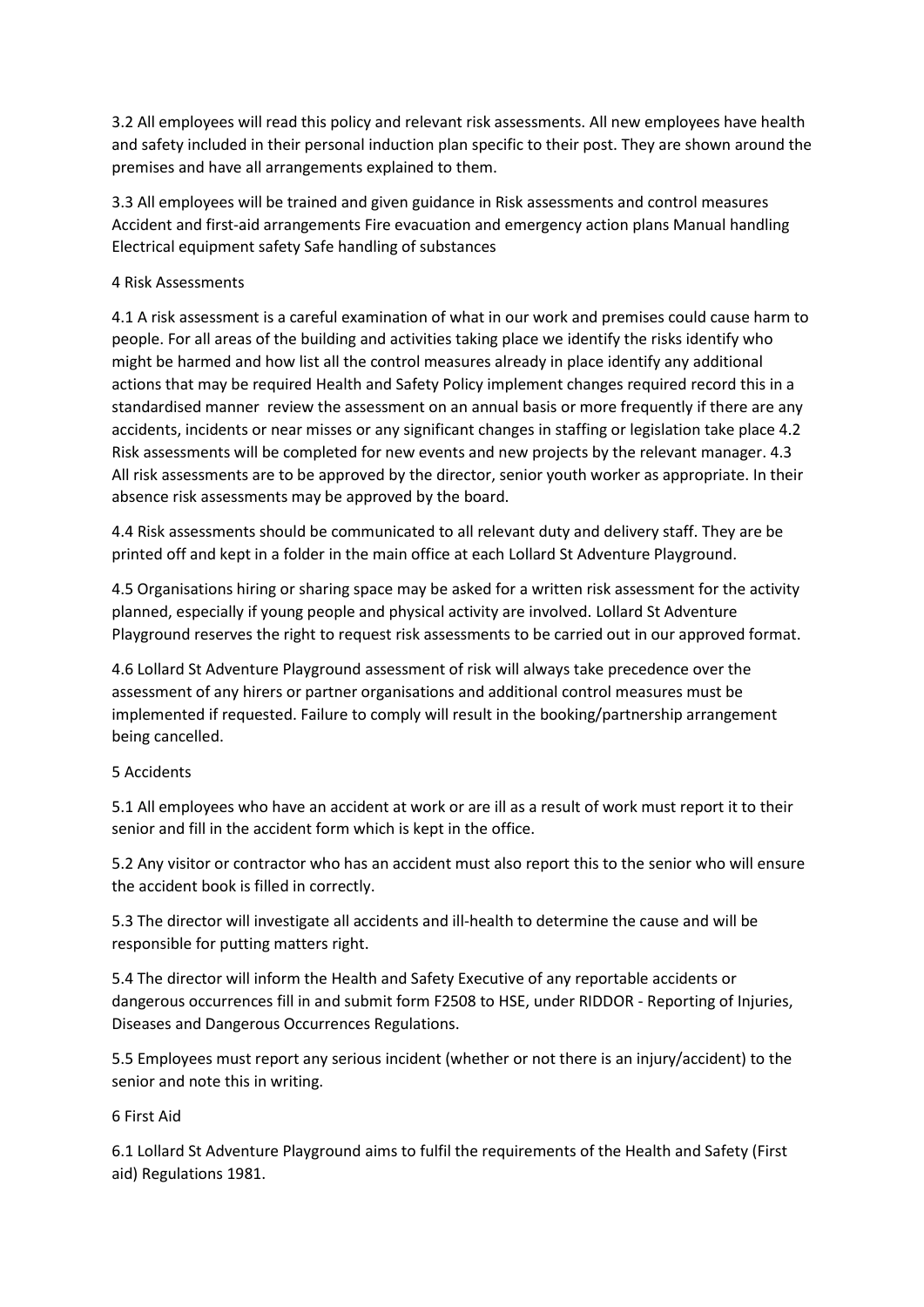6.2 Lollard St Adventure Playground will have an appointed first aid person(s). In their absence, the the next most senior member of staff will act as appointed persons, call the emergency services and ensure the comfort of any injured person.

6.3 Employees unqualified in first aid must not take it upon themselves to render first-aid and must always seek the support of the first-aiders or appointed people. Health and Safety Policy June 2015 Issue: 3 Page 4 of 5 6.4 First aid boxes are kept in the in designated Lollard St Adventure Playground office/building. Their contents are inspected on a weekly basis.

6.5 Notices are placed around the premises in respect to first-aid. Emergency telephone numbers are displayed on the Health and Safety Law Poster.

6.6 A record of minor first-aid given will be kept in the minor incident report book, kept in the office at each site. For more serious incidents, report forms are available from the Operations Manager and kept in each premises office.

6.7 At Lollard St Adventure Playground office the first aider is responsible for the accident book and for forwarding completed accident forms to the Head of Operations.

7 Fire 7.1 Lollard St Adventure Playground aims to fulfil the requirements of the The Regulatory Reform (Fire Safety) Order 2005.

7.2 The arrangements for fires and evacuations are covered in each sites fire evacuation plan.

8 Manual handling

8.1 Lollard St Adventure Playground aims to fulfil the requirements of the Manual Handling Operations Regulations 1992.

8.2 Employees will be shown how to lift and carry loads in the correct manner.

8.3 Employees must not move any load which they think may cause them an injury.

8.4 Two person lifts are to be encouraged where practical for e.g. large pieces of furniture or equipment.

8.5 Employees must follow the methods described as a result of the risk assessment and the training given.

8.6 Any employee who is injured during any manual handling operation must report it to their line manager and record it in the accident book.

9 Electrical equipment

9.1 Lollard St Adventure Playground aims to fulfil the requirements of the Electricity at Work Regulations 1989.

9.2 All electrical equipment (this includes computers, photocopiers, printers, kettles, microwaves etc) will be maintained by Lollard St Adventure Playground and this will include an annual inspection where deemed necessary.

9.3 Any defects or damage to electrical equipment must be reported immediately to the senior/director. Anyone suffering an electrical shock must report it as an accident.

9.4 No employee must carry out electrical repair work themselves. A registered electrical contractor will carry out any necessary electrical work.